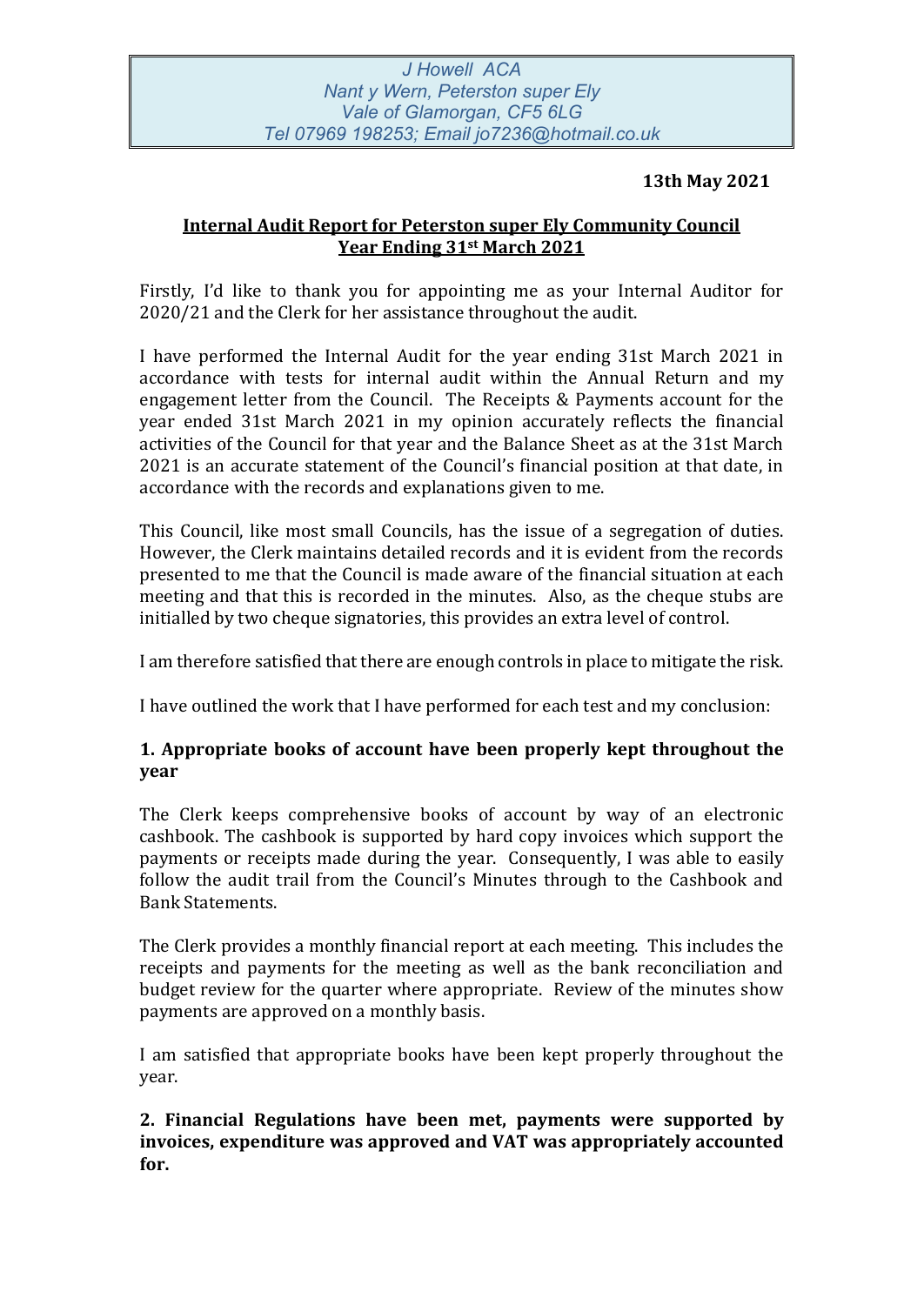The Council follow model financial regulations as supplied by One Voice Wales (OVW), these were reviewed during the AGM in October 2020, these appear to cover all financial requirements appropriately.

In the prior year the Council had breached regulation 4.2 regarding the authorisation of expenditure that then breached the revenue budget for that class of expenditure. I am pleased to see in the minutes extensive analysis of budget vs actual expenditure analysis throughout this year and no similar breaches.

The cashbook is supported by hard copy invoices and the minutes show that the expenditure items were approved at the Council meetings.

VAT is clearly shown in the cashbook and has been reclaimed twice during the year.

The VAT amounts were agreed to the VAT 126 Claim forms and the refund receipts agreed to the BACS remittances advices received from HMRC. VAT has been reclaimed for all invoices up to 31st March 2021, other than a very small amount (£20) which will be claimed in the next claim.

There were no s137 payments recorded during the year. A review of payments did not indicate any that should have been s137 payments.

All payments were agreed to supported invoices and minuted Council authorisation. These were then traced back to the cheque book and the payment leaving the bank statement. Where VAT was recorded in the cashbook this was also agreed to the invoice and invoices were reviewed to determine that all VAT had been recorded in the cashbook. There was one instance where VAT of £2 had not been recorded in the cashbook, this was an error. Since this was the only error and the VAT was actually quite unclear on the invoice, I am satisfactory that this part of the test was passed.

I reviewed the cheque book and could see that cheque stubs showed the two initials of signatories.

A review of the bank statements did not indicate any payments or receipts not recorded in the cashbook.

All payments were made by cheque.

Per the minutes at the start of each meeting all declarations of interests are requested. However, one of the declarations in the minutes was not then added to the interests register. This has now been added and was a one-off error.

I am satisfied that the Council have passed this test.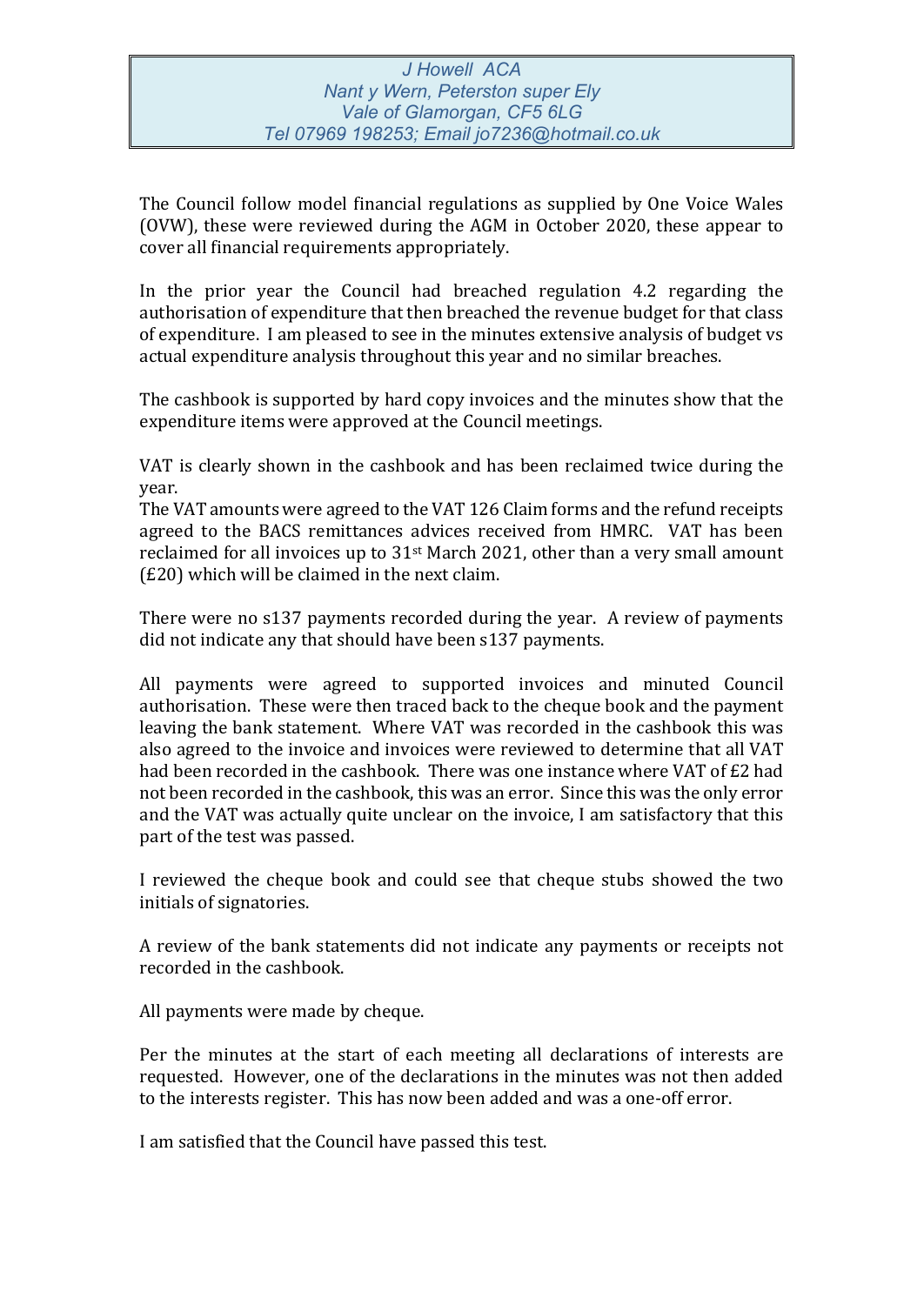*J Howell ACA Nant y Wern, Peterston super Ely Vale of Glamorgan, CF5 6LG Tel 07969 198253; Email jo7236@hotmail.co.uk*

### **3. The body assessed the significant risks to achieving its objectives and reviewed the adequacy of arrangements to manage these.**

The Clerk produces a well thought through risk register which was updated and accepted at the 2020 AGM and does not appear to have any gaps.

The Council has in place an insurance policy that appears to meet the needs of the Council.

I am satisfied that this test was passed.

### **4. The annual precept/levy/resource demand requirement resulted from an adequate budgetary process, progress against the budget was regularly monitored, and reserves were appropriate.**

The precept resulted from an adequate budgetary process. The January 2020 minutes document the detailed discussions on the budget and level of the precept. This is also replicated for the 2021/22 budget in the January 2021 minutes.

The precept has increased from £21k in 2019/20 and 2020/21 to £23k in 2021/22.

The Practitioners' Guide indicates that reserves should be between 3 to 12 months of the gross expenditure.

The 2020/21 actual resulted in a general reserve carried forward that would have covered nine months of the 2020/21 actual expenditure. Similarly, upon reviewing the 2021/22 approved budget I can see that the budgeted general reserve carried forward will cover nine months of budgeted expenditure, within the recommended range. Clearly, the Council have considered the external auditors' comments from 2019/20 that the general reserves need to be increased.

Budget monitoring occurs each quarter, these analyses have been reviewed and the meeting minutes for each quarter reflect their presentation and discussion.

I am happy that the Council has satisfactorily met this test.

### **5. Expected income was fully received, based on correct prices, properly recorded and promptly banked, and VAT are appropriately accounted for.**

The Council's non precept income at £5k is significantly less than in the prior year due to the completion of the MUGA project.

The other income received related to VAT refund, Burial/ Churchyard Fees and allotment fees.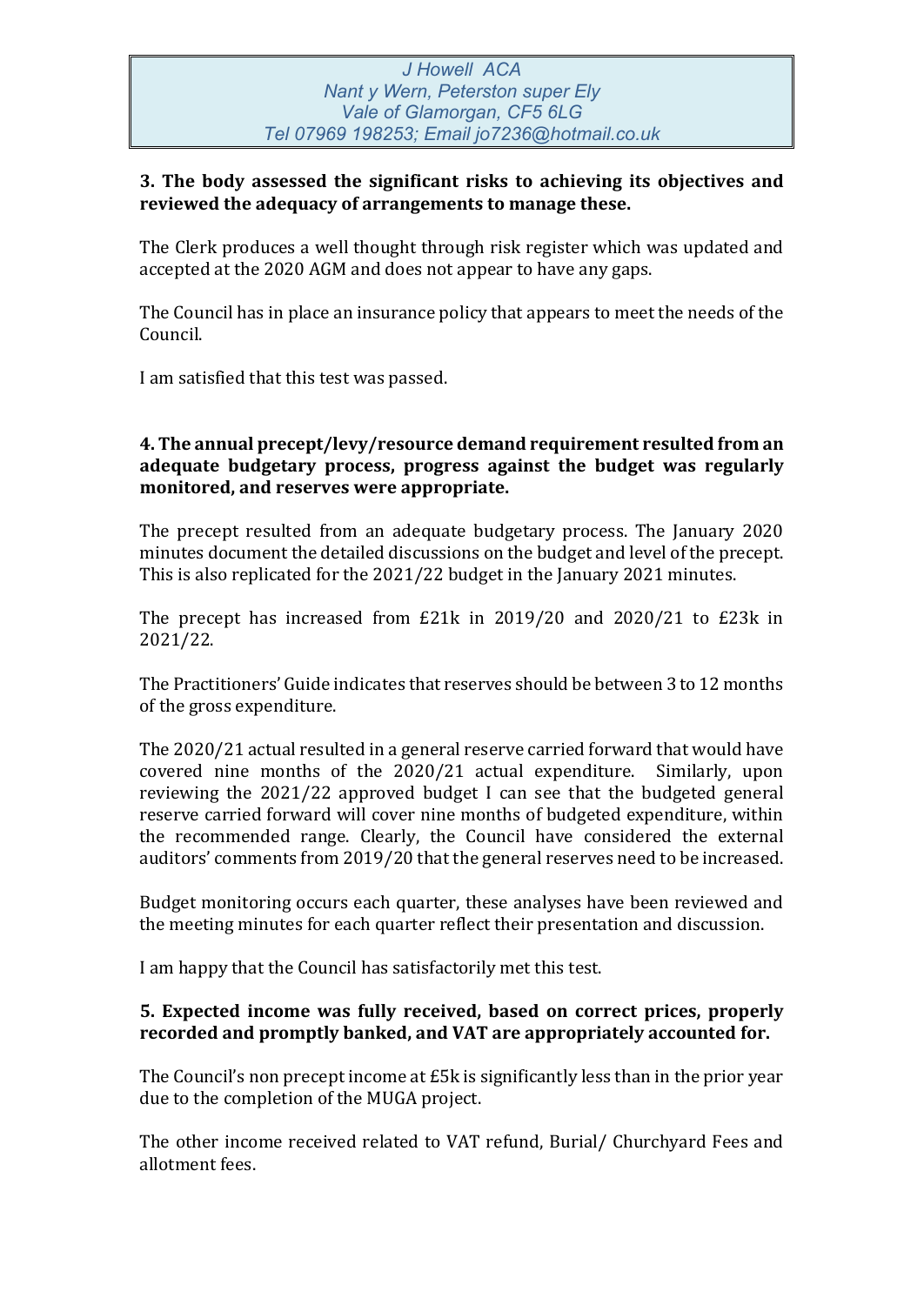VAT was not applicable for any of these receipts.

There were a small number of cheque receipts during the year. I can confirm that these were banked on a frequent basis and the origin of each receipt was entered onto the paying in slip.

I agreed all the income to supporting documentation, Minutes and the Bank Statements. I am satisfied that all income was fully received and properly recorded.

The Council have passed this test

### **6. Petty cash payments were properly supported by receipts, expenditure was approved and VAT appropriately accounted for.**

The Council does not use Petty Cash so this test does not apply.

## **7. Salaries to employees and allowances to members were paid in accordance with minuted approvals, and PAYE and NI requirements were properly applied.**

The Clerk is paid an hourly rate and the number of hours worked varies each month. The salary costs were just under those budgeted.

The clerk submits a signed timesheet and expenses claim each month. All monthly timesheets were signed by the Chairman. Obviously, the controls over payments also apply here, with each cheque payment signed by two signatories and the amounts reviewed during the monthly meetings.

The Council uses HMRC RTI software for its payroll, per evidence presented from the system all PAYE/NI owed had been correctly calculated and payments to HMRC paid as required.

There were no members allowances or expenses paid during the year, I was able to review an opt out of allowance form signed by each Councillor.

I am satisfied that this test has been met.

### **8. Asset and investment registers were complete, accurate and properly maintained.**

Three noticeboards were purchased during the year (£1k) these were on the asset register and the amount was agreed to invoice.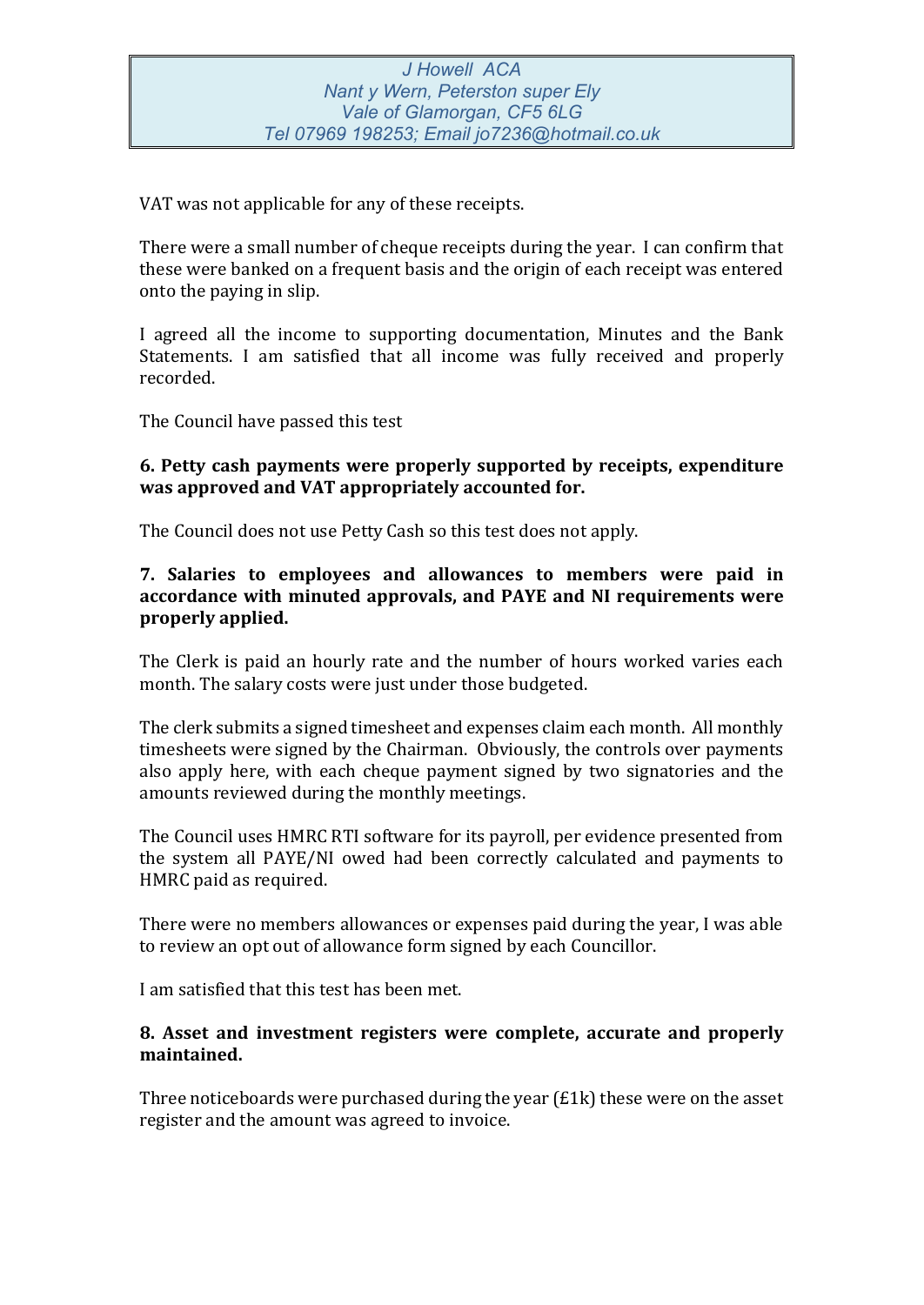*J Howell ACA Nant y Wern, Peterston super Ely Vale of Glamorgan, CF5 6LG Tel 07969 198253; Email jo7236@hotmail.co.uk*

Two assets were scrapped during the year as were no longer useable there were no proceeds and these were correctly removed from the register.

A review of the purchase invoice file did not identify any items that should have been capitalised, therefore the FA return figure appears complete.

I am satisfied that this test was passed.

### **9. Periodic and year-end bank account reconciliations were properly carried out**

A year end bank reconciliation was completed with a small number of reconciling items relating to Jan- March 2021 cheques outstanding and two small, uncleared lodgements. The arithmetical accuracy of the reconciliation was confirmed, and the balances agreed to the bank statements and cashbook. One lodgement and the cheques have cleared the bank post year end, the other lodgement is being chased by the Clerk.

The Clerk completes monthly bank reconciliations and per meeting minutes these are reviewed and approved (signatures agreed) by a member of the Council who is not the Chairman.

I am satisfied that bank account reconciliations were properly carried out and reviewed.

### **10. Accounting statements prepared during the year were prepared on the correct accounting basis, agreed with the cashbook, were supported by an adequate audit trails from underlying records, and where appropriate, debtors and creditors were properly recorded.**

The Council prepares their Accounting statements on an income and expenditure basis which is appropriate for the size of the Council. There was a very clear audit trail supporting the amounts in the Cashbook.

Debtors and creditors were not recorded, as they are not required when the receipts and payments method is used.

I am satisfied that this test has been met.

### **11. Trust funds**

Not applicable